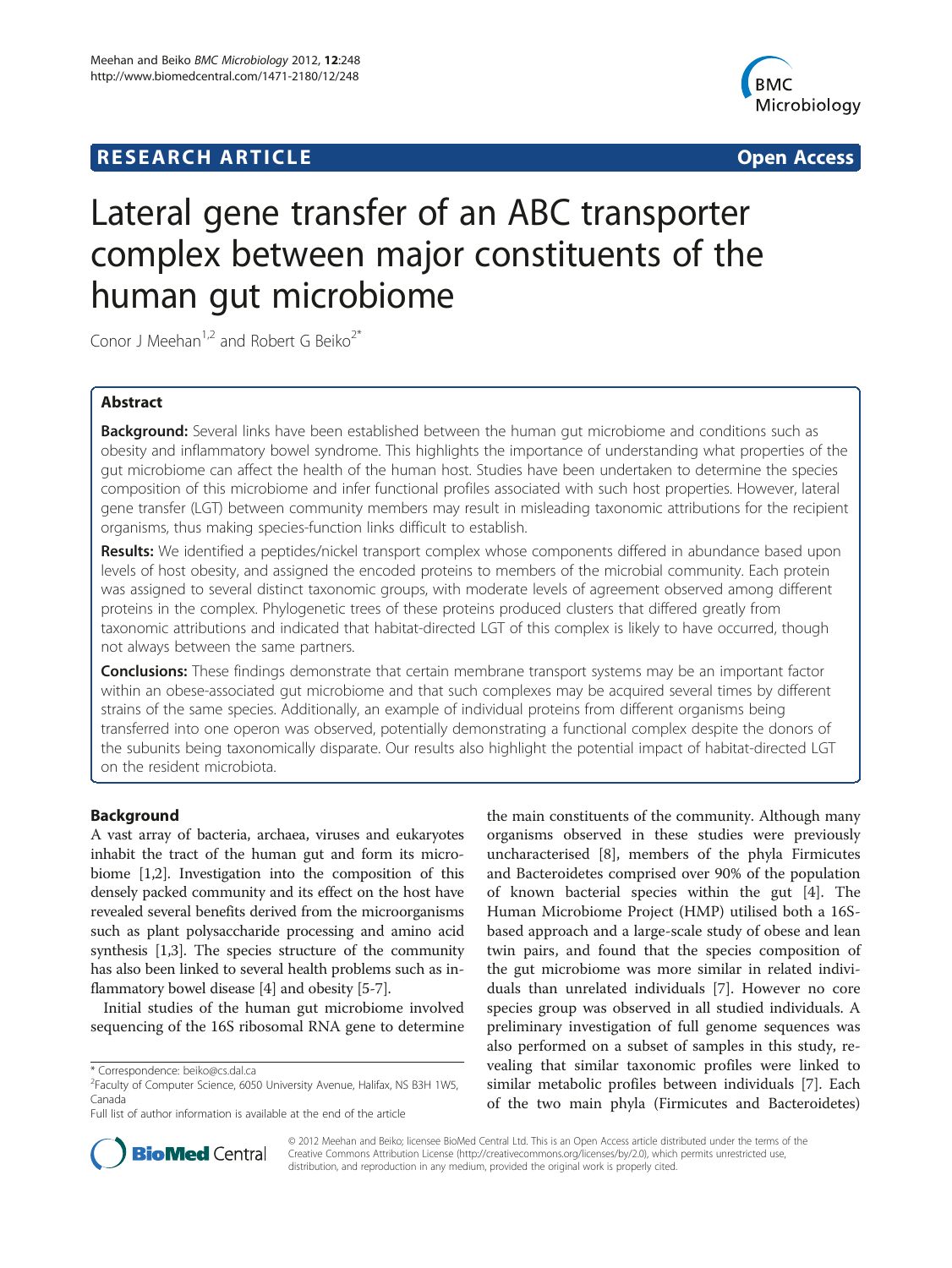was associated with enrichment of different metabolic pathways (transporters and carbohydrate metabolism respectively) and although the species composition differed between individuals, there was a relatively high level of functional conservation in the majority of gut microbiomes studied.

Associative studies between the human gut microbiome and host factors such as inflammatory bowel disease (IBD) and weight have revealed close ties between the composition of the microorganism community and human health [\[4](#page-6-0)[,6,9,10](#page-7-0)]. Metagenomic sequencing of faecal samples from 124 European individuals was performed in order to study multiple portions of the community gene pool and link variation in community to IBD [\[4](#page-6-0)]. A core gut microbiome gene pool was reported along with a proposed list of possible core species. These species were primarily from the two main phyla identified previously, and taxonomic rank abundances were used to distinguish between IBD and non-IBD individuals. Taxonomic differences have also been linked to obesity, especially based upon relative abundances of different phyla. Turnbaugh et al. found that obese twins had a lower proportion of Bacteroidetes than lean twins [[7\]](#page-7-0). This relationship between weight and the reduction of Bacteroidetes species has also been supported by other studies [[5,10\]](#page-7-0). However, additional studies have found either no significant change in the Firmicutes: Bacteroidetes ratio [[6,11\]](#page-7-0) or even an increase in Bacteroidetes in obese individuals [\[12\]](#page-7-0).

The aim of our study was to investigate whether links could be made between an individual's body mass index (BMI) and metabolic functions within the microbiome. Findings indicate that multiple components of the peptides/nickel transport system show consistent differences in abundance based upon levels of obesity within the sampled individuals. This transporter is comprised of five proteins and is likely used to transport nickel into cells and regulate its intracellular concentration [[13\]](#page-7-0), or potentially regulate the expression of cell surface molecules through selective uptake of short peptides [\[14](#page-7-0)]. Despite significant differences in the abundance of complex members, the taxonomic distribution of these proteins did not differ between obese and lean individuals. However, phylogenetic analysis of abundant species, regardless of BMI, revealed that these proteins were likely laterally acquired from other gut-associated microbes, indicating that habitat-directed LGT can influence microbial metabolic systems that are linked to human health.

#### Results and discussion

#### Dataset processing

Prediction of open reading frames (ORFs) from the dataset of 124 patients presented in [[4\]](#page-6-0) revealed an average of 203,300 potential ORFs per sample. Use of BLAST sequence matching resulted in predicted protein functions for, on average, 46% of the ORFs per sample. Subsequent characterisation of these putative protein sequence fragments using the KEGG database allowed for metabolic classification of 39% of the ORFs with BLAST hits (18% of the original predicted ORF set). Each microbiome sample had an average of 2,400 KO groupings containing at least one sequence fragment with a total of 4,849 KOs being present in at least one sample in the dataset.

## Distributions of predicted metabolic functions between low and high-BMI groups

Sequence counts for all 4,849 KOs were compared across patients in order to identify metabolic functions that differ in abundance between low BMI (18 to 22) and high BMI (30+) associated samples. Present KEGG Orthology groups ranged in relative abundance from  $4 \times 10^{-5}$  (i.e. one copy of the protein in the largest sample) to 0.8% of the total assigned proteins, with K06147 (bacterial ATP-binding cassette, subfamily B) as the most abundant KO across all patients, regardless of BMI. Fifty-two KOs were found to differ significantly (Bonferroni-corrected p value <0.01) in abundance levels between lean- and obese-related samples. The majority of these KOs were low in frequency in both BMI categories; apart from the ABC transporter mentioned above, only five of the 52 KOs had a mean proportion in both BMI sets of 0.2% or higher (Figure [1](#page-2-0)). K06147, in addition to being the most abundant protein in all patients, was 46% more abundant in low-BMI samples. The other four KOs that were found to have significant differences in abundances all belong to the peptides/ nickel transport system module (KEGG module M00239). This module contains five ABC transporter proteins (K02031-K02035), four of which were found to be significantly more abundant in low-BMI patients (K02031-K02034; ratios ranging between 42 and 44%; corrected p-values  $< 0.01$ ) (Figure [1\)](#page-2-0). This transport system contains two ATP-binding proteins (K02031 and K02032), two permeases (K02033 and K02034) and one substrate-binding protein (K02035). Variation in abundances of each KO between patients in the same BMI group (lean or obese) was found to be low, with mean proportions at most 0.2%. Although differences in abundance of K02035 were not found to be as statistically supported as the other subunits (p-value 0.021) it was found at similar levels of abundance between patients as the other four members of the transport system. Thus K02035 was included alongside the other subunits in the module in order to identify if specific species are associated with the complex as a whole.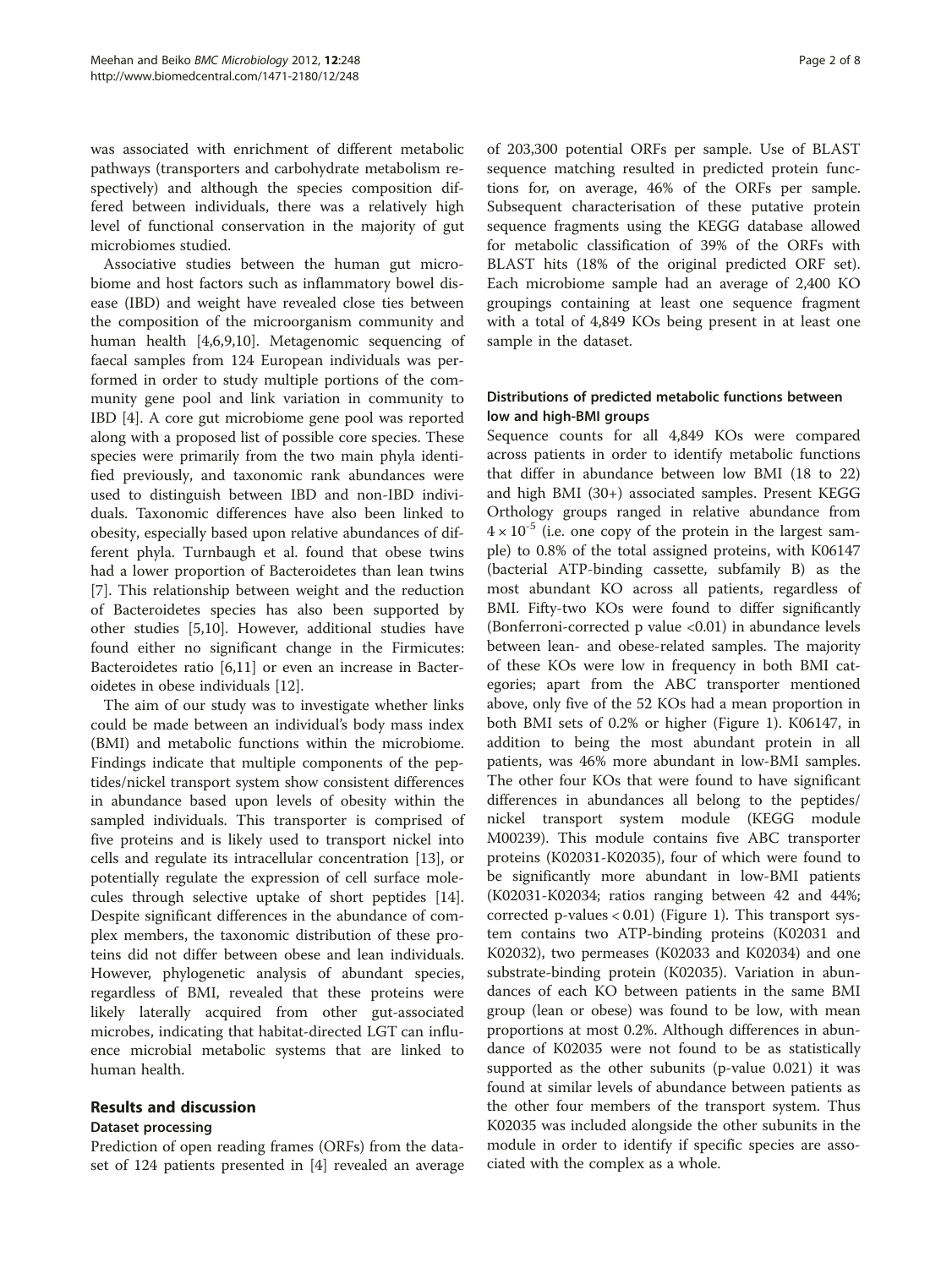<span id="page-2-0"></span>

## Taxonomic assignment of metagenomic fragments associated with nickel transporters

Reference phylogenetic trees were constructed for each of the five KOs within the peptides/nickel transport complex using proteins from 3,181 sequenced genomes retrieved from IMG [[15\]](#page-7-0) (Additional file [1:](#page-6-0) Figure S1). Habitat metadata from the IMG database [[15](#page-7-0)] was used to assign species to the human gastrointestinal tract resulting in 472 gut-associated species. It was found that these species were spread throughout the trees and did not appear to cluster based upon habitat (Additional file [1:](#page-6-0) Figure S1). We constructed subtrees containing only gut-associated species and assessed the cohesion of taxonomic groups using the consistency index (CI): CIs close to 1.0 indicate perfect clustering of all taxonomic groups at a particular rank, while low CIs indicate intermingling of organisms from different groups and are suggestive of LGT, especially if organisms in the same cluster are from very disparate groups. The CIs of all trees were less than 0.5 when evaluated at the ranks of family, class, order and phylum (Additional file [2](#page-6-0): Table S1), suggesting a lack of cohesion of major lineages. CIs at the genus (0.60 to 0.64) and species (0.93 to 0.96) levels were higher, indicating less disruption of these groups. Examples of disrupted species include Faecalibacterium prausnitzii and Clostridium difficile in the tree of K02031 sequences from gut-associated species (Additional file [3](#page-6-0): Figure S2); in this case, large evolutionary distances separated sequences associated with strains of the same species. However as such disparities were also observed within the trees containing all species, not just gut-associated strains, further analysis was required to discover whether LGT events were directed by environment.

Pplacer [\[16\]](#page-7-0) was used to place metagenomic fragments onto expanded reference trees for each of the KOs of interest. Not all fragments were mapped down to species level and thus a proportion was assigned only to a rank of genus or higher. The quantity of reads that were unclassified at different levels due either to lack of placement confidence of the read below a certain taxonomic level or lack of NCBI taxonomy information varied between KOs (Table 1). Taxonomic assignment was above 75% at all levels of classification with an average of 93% per rank. Fragments that were not mapped below a certain level were labelled as 'unclassified' and disregarded in further abundance analysis at that level. In general, Firmicutes were the dominant phylum associated with each KO, as is to be expected by their abundance within the gut [\[4](#page-6-0)], with the class Clostridia and order Clostridiales making up the largest proportion of classified reads in each sample. Several Firmicute genera, including Clostridium, Blautia, Ruminococcus and Faecalibacterium, were found to be in relatively high abundance in almost every protein set (up to 15%). Members of other phyla such as Proteobacteria and Actinobacteria also contributed to the species composition of proteins within this complex though these signals were less abundant and consistent than the Firmicute members. Thus, although correlation of assignments at higher taxonomic ranks

Table 1 Percentage of reads assigned at each taxonomic level for each protein in the peptides/nickel transport system

| Phylum | Class | Order | Family | Genus | <b>Species</b> |
|--------|-------|-------|--------|-------|----------------|
| 98.11  | 96.61 | 96.36 | 91.1   | 84.71 | 75.56          |
| 99.68  | 9945  | 99.26 | 98.06  | 96.2  | 93.52          |
| 98.61  | 979   | 973   | 93.28  | 83.68 | 7791           |
| 99.64  | 9954  | 9932  | 979    | 95.61 | 90.28          |
| 98.21  | 94.93 | 94.62 | 86.84  | 8435  | 7713           |
|        |       |       |        |       |                |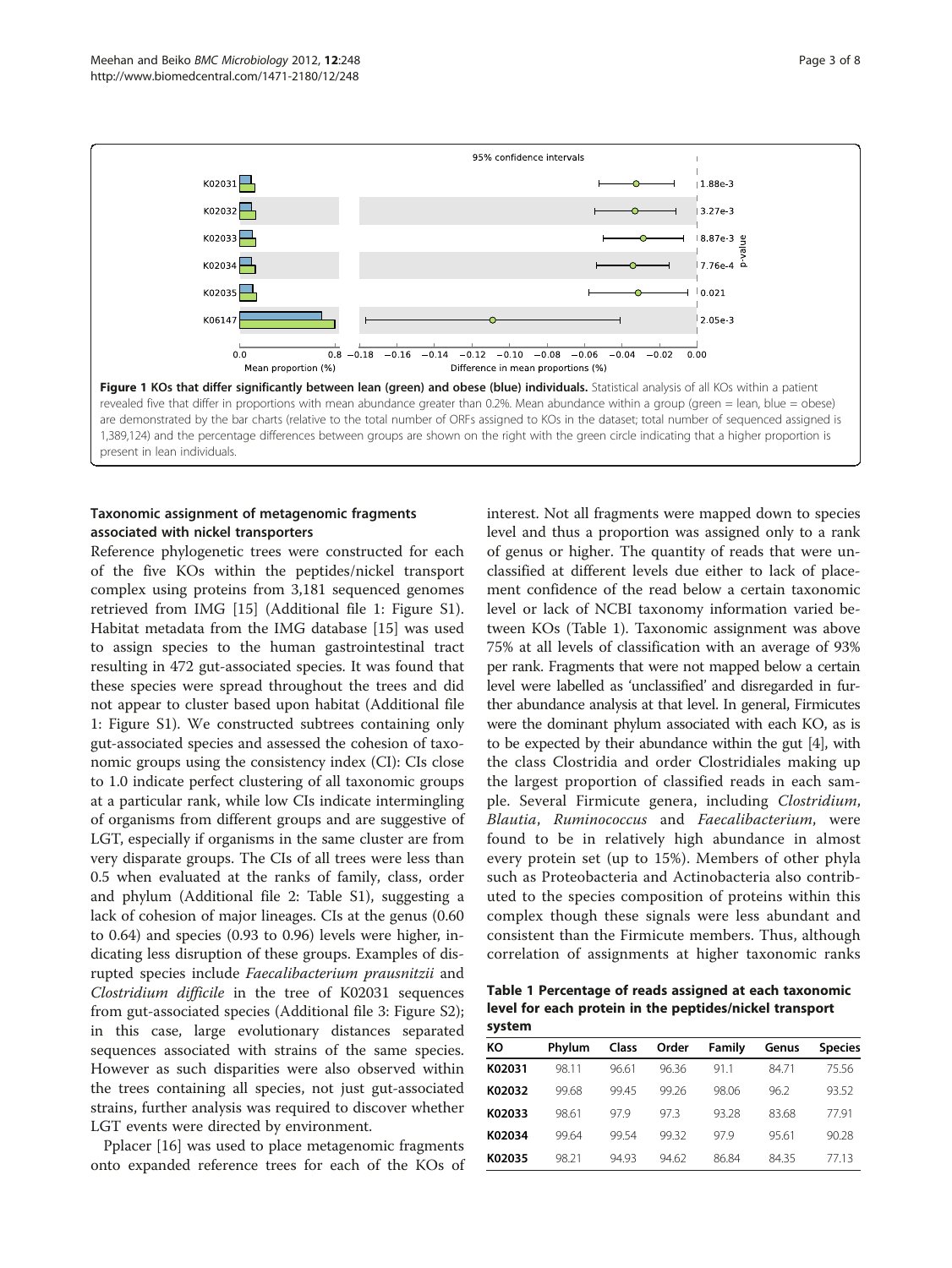<span id="page-3-0"></span>was found between KOs, this did not extend to the genus level. This could be due to incorrect taxonomic assignments as a result of a deficiency in relevant reference genomes or lack of predictive power from the metagenomic ORFs. Inconsistencies could also be due to recent LGT events between members of different genera, which would result in discordant taxonomic assignments associated with the recipient species. Thus it is possible that this protein complex is present in a smaller, more consistent, set of genera with the human gut microbiome than is observed here.

Mapping of species classifications revealed further disparate signals between the KOs. Within each of the proteins K02031-K02035, no single species was represented in more than 9% of taxonomic attributions (Table 2). Collectively, the top four contributing species did not comprise more than 25% of the taxonomic groups associated with any of these KOs. As many of the fragments were not classified to the species level (average of 17.12%), it is difficult to determine exactly what species are most commonly associated with each protein. Analysis of the peptides/nickel transport system revealed very little overlap in species composition between the individual proteins of the complex. Only Faecalibacterium prausnitzii was found in relatively high abundance in all five KO phylogenies, with most other highly abundant species only being highly associated with at most three components. However, all of the most abundantly associated species are resident within either the gut or the oral cavity of the human microbiome. Thus, despite low overlap of species composition, fragments were found to be derived from microbes associated with the human alimentary canal as is to be expected.

## Analysis of Faecalibacterium prausnitzii strains within reference protein phylogenetic trees

The probable origin of each subunit of the peptides/ nickel transport system within F. prausnitzii was examined using full-length protein trees derived from 3,181 sequenced species. It was found that the five sequenced strains of this species (M21/2, A2-165, KLE1255, SL3/3 and L2-6) contained up to 6 copies of each gene, which were spread across up to six operons with an average of 2.8 per strain (Figure [2\)](#page-4-0). Operons were classified based upon whether the strains formed a closely related group within the full protein tree of the constituent KOs. Up to six such groups were found within each protein tree for K02031-K02035, resulting in the postulation of six operon types, each with a potential separate origin. Each operon type appeared to be derived from an LGT event from strains of various taxonomically spread species (Additional file [4](#page-6-0): Figure S3). However, most of these species are associated with the human gut microbiome, suggesting that habitat-direct LGT occurred. Operon 3, which is complete only in strain A2-165, appears to have been potentially acquired from multiple bacterial species with the ATP-binding proteins (K02031 and K02032) separately acquired from the remaining proteins (Additional file [4:](#page-6-0) Figure S3). Gene neighbourhood analysis revealed preservation of operon organisation between F. prausnitzii strains and potential donors of operons, though not similarity in flanking regions, adding credence to the possibility of LGT resulting in acquisition of this function. Although multiple strains of F. prausnitzii contain each type of operon, suggesting acquisition prior to strain separation, rearrangement of the gene constituents appears to be frequent with inversions observed in operon types 2 and 5 and potential loss of components

|  | Table 2 Percentage of four most abundant species associated with each protein |  |
|--|-------------------------------------------------------------------------------|--|
|--|-------------------------------------------------------------------------------|--|

| <b>Species</b>               | K02031       | K02032   | K02033       | K02034   | K02035         |
|------------------------------|--------------|----------|--------------|----------|----------------|
| Blautia hansenii             | 3.4          | 1.22     | 3.99         | 3.63     | 0.03           |
| Clostridium hathewayi        | 1.31         | 3.01     | 0.98         | 1.49     | 0.26           |
| Clostridium phytofermentans  | 3.04         | 2.68     | 2.6          | 5.65     | 0.02           |
| Clostridium proteoclasticum  | $\mathbf 0$  | 1.13     | 3.65         | 0.66     | 0.83           |
| Dialister invisus            | 1.53         | 0.44     | 3.15         | 2.83     | 4.02           |
| Eubacterium rectale          | 3.44         | 2.13     | 2.39         | 2.79     | 0.43           |
| Faecalibacterium prausnitzii | 5.99         | 2.45     | 6.02         | 8.1      | 9.4            |
| Oribacterium sinus           | 0.31         | 2.18     | $\Omega$     | $\Omega$ | $\overline{0}$ |
| Roseburia inulinivorans      | 4.17         | 0.97     | 1.99         | 4.43     | 1.52           |
| Salmonella enterica          | 0.69         | 0.44     | 1.24         | 0.78     | 6.15           |
| unclassified                 | 24.44        | 6.48     | 22.09        | 9.72     | 22.87          |
| Xenorhabdus nematophila      | $\mathbf{0}$ | $\Omega$ | $\mathbf{0}$ | $\Omega$ | 4.5            |

The most abundant species associated with each KO within the peptides/nickel transport system are shown here. The five most abundant species in each KO are highlighted in bold and also listed for every other KO.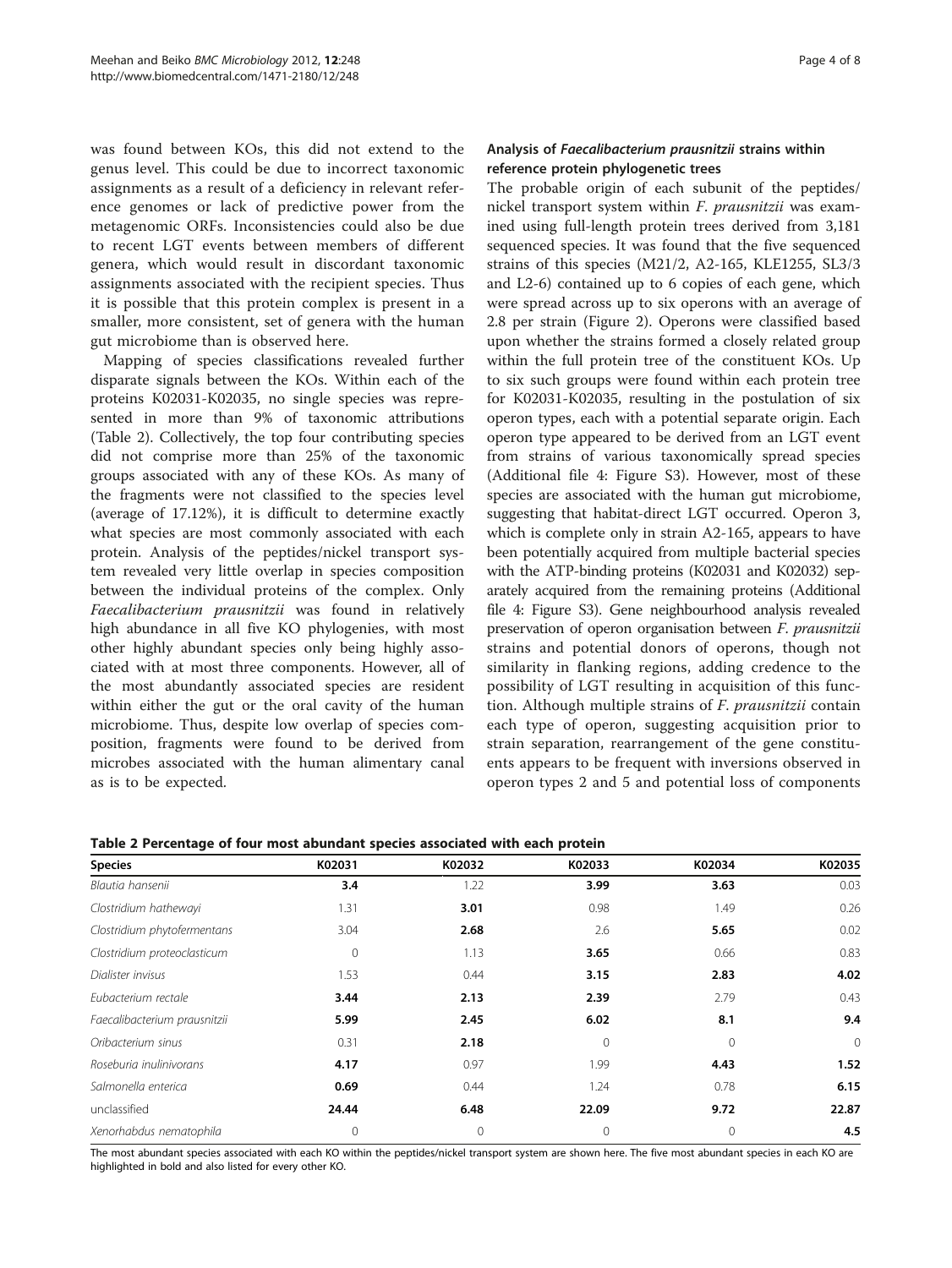<span id="page-4-0"></span>

in operons 3, 4, 5 and 6 (although sequence similarity between missing sections of operon 5 in strains A2-165 and L2-6 and K02035 indicate this gene is present, though not annotated correctly).

Although high abundance of F. prausnitzii was found in association with the peptides/nickel transport complex, regardless of BMI, analysis of the species abundance associated with changes in BMI revealed no noticeable difference between low and high BMI patients. This could be due to the high numbers of unclassified reads, several cases of LGT confusing the species abundance signals or the difference in gene copy numbers between strains of F. prausnitzii.

#### Conclusions

The investigation into function-species relationships undertaken here highlights some important aspects of microbiome studies and the possible inferences that can be made from such information. Although there are potential pitfalls with analysis of abundance of functions within a microbiome as has been done here such as insufficient sampling depth or incomplete sequencing of all DNA fragments, such approaches have revealed marked differences previously [\[5,17](#page-7-0)]. It was found that the abundance of components of the peptides/nickel transport system differed between low and high BMI related samples, likely indicating a link between this system and obesity although such a correlation would require validation on other datasets. Taxonomic assignment of KO-associated reads showed that within the peptides/nickel transport system, there are multiple species associated with each KO, with dominance by one species being rare (Table [2\)](#page-3-0). There are numerous possible reasons for this inconsistency of dominant species between KOs. As it is highly implausible that each protein is being created by different species and somehow incorporated separately into the transport systems, it is more likely LGT has resulted in operon or single gene transfers between organisms. This would result in conflicting phylogenetic relationships as observed here and makes determination of the true species involved in pathways difficult. This situation is likely due to the high degree of LGT known to occur in the human gut [[18-20](#page-7-0)]. Although the presence of *F. prausnitzii* in all five KO sets may indicate that this species is one of the dominant organisms involved in this pathway, such extrapolation cannot be confirmed without knowing the exact history of LGT events within the microbiome, or with much deeper sequencing that allows for assembly of large genomic fragments as was performed in [\[21](#page-7-0)]. Therefore further insight into detecting lateral gene transfer within the microbiome and determining the true species involved in each pathway is required before accurate relationships between species, functions and host properties such as disease be made with confidence.

Analysis of the peptides/nickel transport complex with F. prausnitzii revealed multiple operons associated with this function, each of which appeared to have been acquired through lateral gene transfer. Previous work on Fusobacterium nucleatum found an iron transport complex within the genome that resulted both from LGT of an entire operon and separate LGT events of single genes from multiple strains of other species resulting in two other operons of heterogeneous origins [\[22](#page-7-0)]. Within F. prausnitzii it appears that a similar scenario has occurred within the peptides/nickel transporter with six operons types discovered. It was determined that each operon arose from separate LGT events through analysis of congruent gene trees within the operon (Additional file [4:](#page-6-0) Figure S3), which is a strong indicator of LGT [[22,23\]](#page-7-0). Five of the six operon types appear to be derived from the transfer of the whole operon into strains of F. prausnitzii, though the presence of the same operon type in some but not all strains suggests such transfers occurred prior to the divergence of certain strains. The remaining operon which was only found in a complete form within strain A2-165 appears to have been acquired from multiple sources, with the majority of the genes derived from Lachnospiraceae bacterium 3\_1\_57FAA\_CT1 with the two ATP-binding related genes derived from other sources (Additional file [4](#page-6-0): Figure S3). This may be due to a whole operon transfer followed by subsequent orthologous replacement and demonstrates that although the complexity hypothesis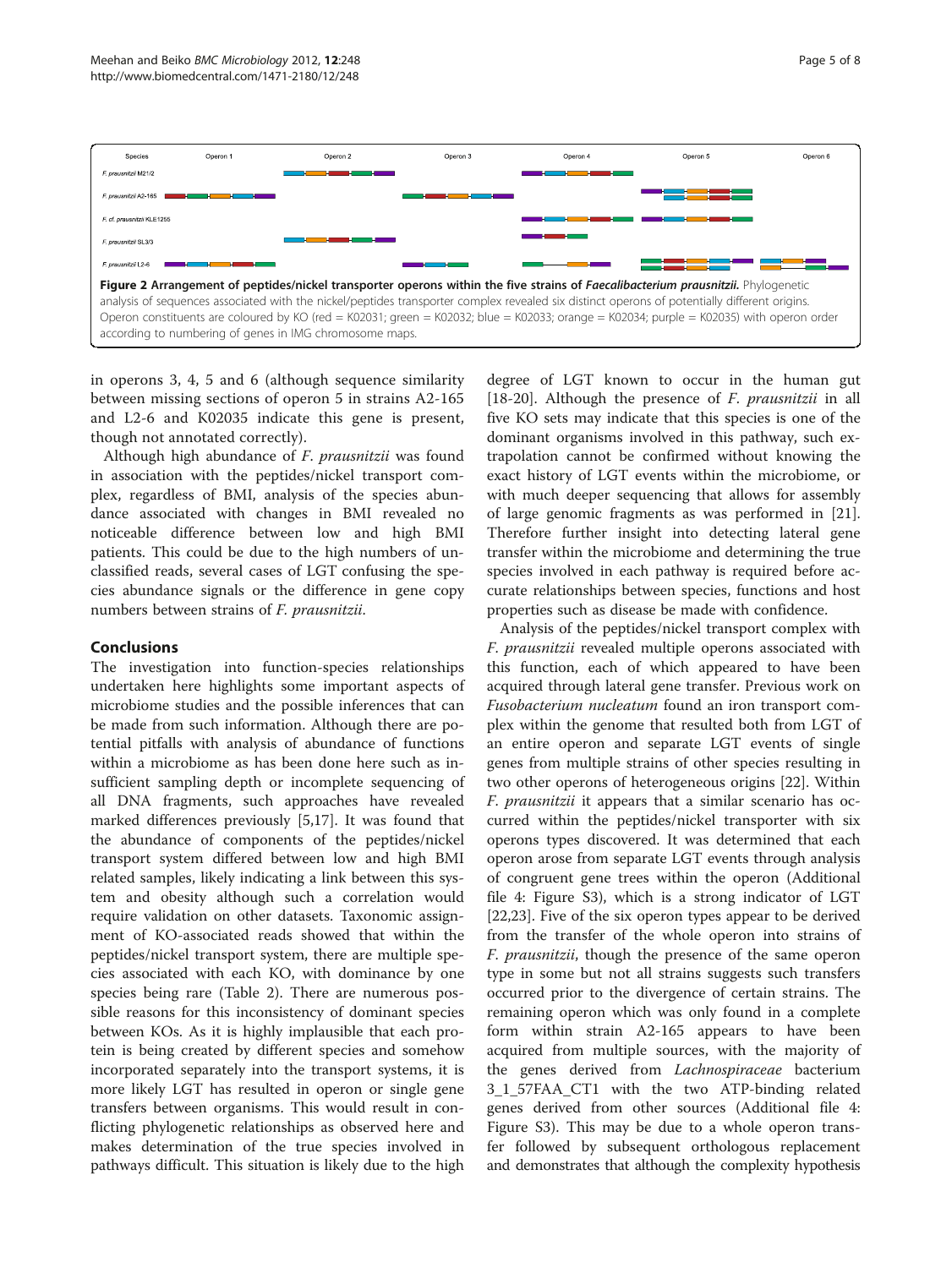suggests such interactions between a new protein and the pre-existing complex would fail [[24\]](#page-7-0), heterogeneous integration can occur and may result in loss of fitness [\[25](#page-7-0),[26\]](#page-7-0), if this operon is active. Thus if multiple acquisitions did take place, this could point to a system of gradual gain of novel functions from multiple sources. However, functional assays (such as those performed in [[26\]](#page-7-0)) would be required to determine if this operon is transcribed and translated into a complex within this strain.

It may be that all five strains of F. prausnitzii acquired this transport system from independent sources within their environment (or across habitats from strains of closely related species) via gain-of-function LGT or already possessed the operon which was subsequently overwritten by multiple orthologous replacements, making the history of the lateral gene transfers difficult to trace. The relevance of nickel or short peptide transport within this species is difficult to interpret. Several enzymes such as ureases, hydrogenases, methane reductases and carbon monoxide dehydrogenases use nickel as a cofactor [\[27](#page-7-0)] though F. prausnitzii is not known to have urease activity or many hydrolases [[28](#page-7-0)]. However, a relationship between nickel concentration and butyrate production, a product of *F. prausnitzii* [[28](#page-7-0)], has been postulated, and demonstrated in cattle [\[29](#page-7-0)]. This could indicate that these strains are influencing the levels of butyrate within the surrounding environment. Concentrations of butyrate and butyrate-producing bacteria have been associated with lower carbohydrate intake [[30\]](#page-7-0) and also reduced obesity in mice [\[31](#page-7-0)]. This suggests that a subset of the enzymatic functions associated with nickel [[27\]](#page-7-0), specifically links to butyrate production and may be connected to levels of obesity with the host, possibly through influence of butyrate production. Additionally, as this transport system can also be involved in more general transport of peptide from two to five amino acid residues in length it could be another unknown function being utilised by this species within the human digestive tract habitat. This module was characterised based upon the Opp complex in Salmonella typhimurium [[32\]](#page-7-0), which has been shown to be involved in modulating expression of surface-exposed proteins [[14\]](#page-7-0). These proteins may be involved in functions such as sporulation and virulence, both of which have been shown to be important in the human gut microbiome [[19,33\]](#page-7-0). Thus it is possible that this transporter is not involved in nickel regulation but actually modulating the cell surface responses to the digestive tract environment. As it has been shown that low levels of *F. prausnitzii* are associated with Crohn's disease [[34](#page-7-0)] and we have shown here that *F. prausnitzii* may also be associated with obesity, it is likely that LGT of systems such as peptides/ nickel transport may contribute to host adaptation of

this species, as has been observed with LGT in other species [[35](#page-7-0),[36](#page-7-0)], or play a role in determining the importance of the species within the microbiome. However, further experimental analysis would be required to confirm the link between this membrane transport system and host obesity and also determine is precise function.

Understanding the effect of habitat-directed LGT is a difficult problem. Microbiome data can be utilised to address this as has been shown here. We have found that although an overall signal for clustering of gutassociated organisms was not observed, this is not indicative of a lack of LGT. Each protein tree did not correlate exactly with a species tree as would be usually derived from single-gene studies based on 16S or other marker genes. Subsequent analysis revealed that some species that were clustered together in the protein trees were from taxonomically distant groups (Additional file [4:](#page-6-0) Figure S3). These species were usually found to be occupying similar environmental niches and were possibly associated with influencing the habitat, in this case the BMI of the host. Thus these findings signify that subsets of species may share genetic information within the environment and such LGT may impact how the habitat as a whole is shaped.

#### Methods

## Dataset selection

The dataset of [[4\]](#page-6-0) derived from 124 European individuals using Illumina sequencing was used for this analysis. Deep sequencing of samples from these individuals resulted in an average of 4.5 Gb of data per patient, which was further assembled into contigs as described in reference [[4](#page-6-0)]. Associated with these sequences is a range of metadata including BMI, an indicator of the level of obesity of the patient. Low BMI (18 to 22) indicates underweight/healthy patients and a BMI of 30 and above indicates an obese individual. Only lean (low BMI; 34 samples) and obese (high BMI; 33 samples) patients were selected for further analysis to maximise any differences in the microbiome that may be associated with weight.

## Functional assignment of proteins and estimation of abundances within the microbiome metabolic profile

Assembled contigs from each patient were used as input into Orphelia [[37](#page-7-0)] for prediction of open reading frames (ORFs). Any predicted ORFs of length < 150 nucleotides were removed to ensure greater coverage for prediction of function. Prediction of protein function for each ORF was undertaken using UBLAST as implemented in USEARCH version 4.0.38 [\[38](#page-7-0)] against a protein dataset derived from 3,181 completed and draft reference genomes obtained from IMG on 4th September 2012. An expectation value cut-off of  $10^{-30}$  was utilised to ensure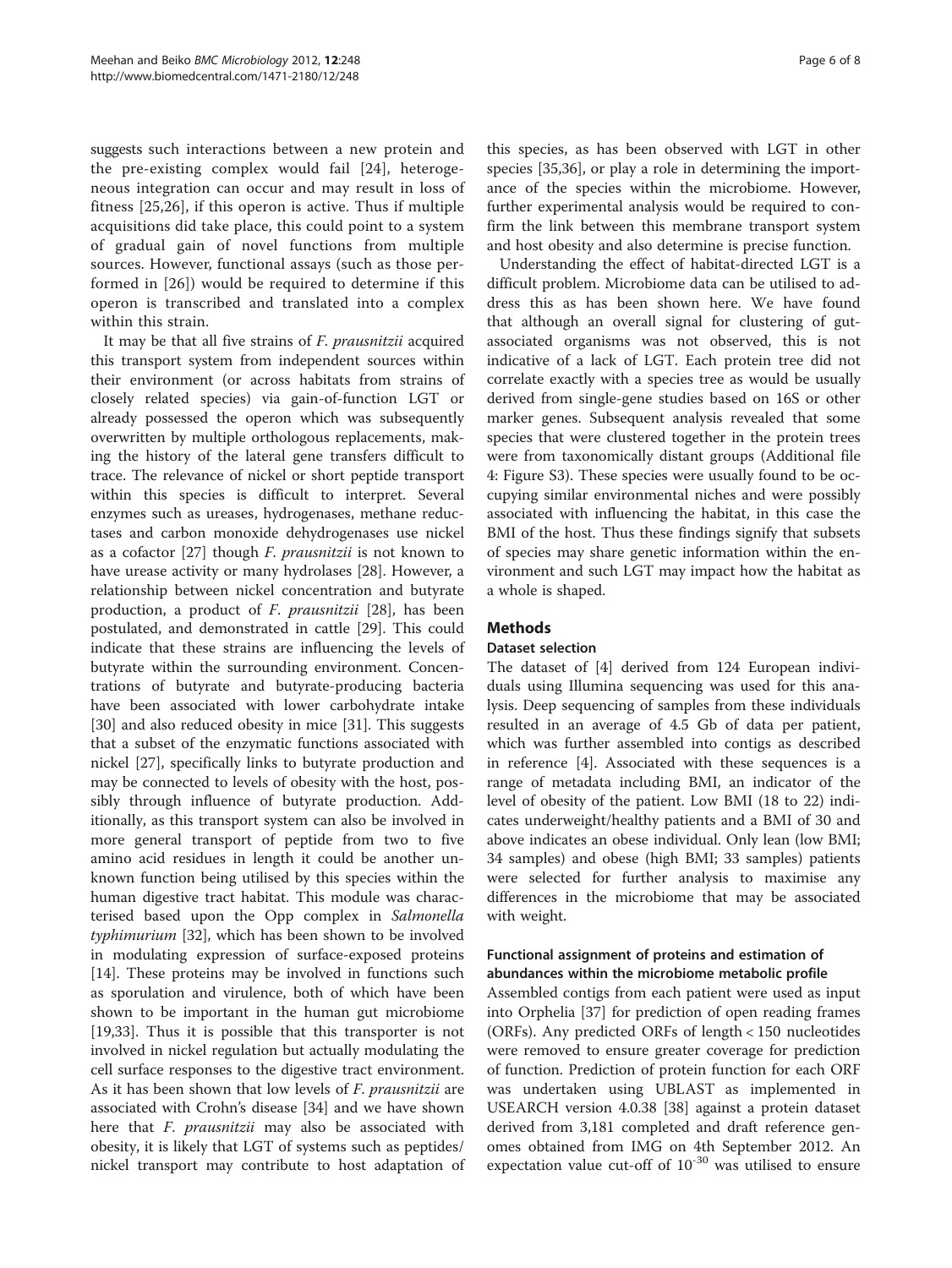<span id="page-6-0"></span>a high confidence level for the assigned functions. Metabolic functions were linked to a sample's protein sequence fragments using the KEGG database (v58) [[39](#page-7-0)] with annotations as listed in the IMG database for each genome [[14](#page-7-0)]. If the top hit for an ORF within the reference genome dataset had an associated KEGG Orthologous (KO) group that KO was assigned to the ORF.

A count of each KO within each of the 67 samples was compiled and input to STAMP version 2 [\[40](#page-7-0)] in order to detect significant differences in abundances between lean and obese patients, including those that are absent in one but present in the other. Each sample was compared between these two groups using the Welch twosided t-test with Bonferroni multiple test correction. A cut-off p-value of 0.01 was used to identify KOs whose mean abundance differed significantly between low and high BMI samples.

#### Phylogenetic reconstruction and taxonomic assignment

Sequences assigned to the same KO set were aligned using ClustalOmega [\[41\]](#page-7-0) and then trimmed using BMGE [[42\]](#page-7-0) with an entropy score of 0.7 and a BLOSUM30 matrix. A hidden Markov model was built from this alignment and all metagenome ORF sequences that were assigned a particular KO were aligned to the reference alignment for that KO using hmmalign. Phylogenetic trees were built for each reference KO alignment using FastTree 2.1 with the JTT substitution model and a gamma distribution [\[43](#page-7-0)]. In order to calculate bootstrap support, 100 resampled alignments were built per KO using SEQBOOT of the phylip package [\[44\]](#page-7-0). FastTree was then used to create a tree per resampled alignment and the original tree was subsequently compared to these 100 resampled trees to infer bootstrap support per node. Subtrees containing only gut-associated species (as listed in the IMG database [\[15](#page-7-0)]) were created and tested for consistency with taxonomy using Chameleon, a visualisation and analysis environment for phylogenetic diversity currently in development.

Classification of metagenomic fragments was undertaken using the Pplacer package v1.1 alpha11 [\[16](#page-7-0)]. The taxonomic assignment of each reference sequence was retrieved from the NCBI taxonomy database using Taxtastic ([fhcrc.github.com/taxtastic\)](http://fhcrc.github.com/taxtastic) and a Pplacer reference package was created for each KO of interest. Metagenomic sequence fragments were then placed on the tree using Pplacer. This allowed for assignment of each ORF to a taxonomic attribution with a high level of confidence. These classifications were then retrieved using the guppy classification method of Pplacer, which reports the closest taxonomic attribution for each phylogenetically placed read. Differences in abundances of species between lean and obese patients were examined using STAMP version 2 employing the Welch two-sided

t-test with Bonferroni multiple test correction and a 0.05 p-value cut-off.

#### Additional files

[Additional file 1:](http://www.biomedcentral.com/content/supplementary/1471-2180-12-248-S1.pdf) Figure S1. Phylogenetic trees of K02031-K02035 (A-E respectively) showing the spread of gut-associated species. Phylogenetic analysis of each set of sequences from proteins within the peptides/ nickel transporter showing the spread of gut-associated species (red terminal branches) throughout each tree.

[Additional file 2:](http://www.biomedcentral.com/content/supplementary/1471-2180-12-248-S2.pdf) Table S1. Consistency index between KO trees of gut-associated species and taxonomic ranks. Subtrees for each KO comprising only gut-associated species were examined for consistency between taxonomy and phylogenetic placement.

[Additional file 3:](http://www.biomedcentral.com/content/supplementary/1471-2180-12-248-S3.pdf) Figure S2. Phylogenetic tree of gut-associated species for K02031. Phylogenetic analysis of only gut-associated species showing the spread of Faecalibacterium prausnitzii (green) and Clostridium difficile (red) strains.

[Additional file 4:](http://www.biomedcentral.com/content/supplementary/1471-2180-12-248-S4.pdf) Figure S3. Phylogenetic analysis of proteins associated with K02031-K02035 within Faecalibacterium prausnitzii. Protein sequences annotated as being part of the nickel/peptides transporter complex (K02031-K02035) within the five strains of F. prausnitzii were found to fall into one of six subtrees within each protein tree. Each subtree corresponds to an operon as listed in Figure 2. IMG gene object ID locus names for sequences are listed beside the strain name. Branch labels correspond to bootstrap values. Branch lengths are not to scale.

#### Competing interests

The authors declare that they have no competing interests.

#### Authors' contributions

CJM carried out the study design, analysis, and manuscript preparation and editing. RGB contributed to study design, and manuscript preparation and editing. Both authors read and approved the final manuscript.

#### Acknowledgements

We would like to thank Donovan Parks, Robert Eveleigh, Morgan Langille and Erick Matsen for assistance with statistical analysis, alignment processing, phylogenetic clustering and taxonomic assignments. This work is supported by CIHR grant number CMF-108026. RGB acknowledges the support of Genome Atlantic and the Canada Research Chairs program.

#### Author details

<sup>1</sup> Faculty of Biochemistry and Molecular Biology, Dalhousie University, 5080 College Street, Halifax, NS B3H 4R2, Canada. <sup>2</sup> Faculty of Computer Science 6050 University Avenue, Halifax, NS B3H 1W5, Canada.

Received: 2 March 2012 Accepted: 24 October 2012 Published: 1 November 2012

#### References

- 1. Bäckhed F, Ley RE, Sonnenburg JL, Peterson DA, Gordon JI: Host-bacterial mutualism in the human intestine. Science 2005, 307:1915–1920.
- 2. Gill SR, Pop M, Deboy RT, Eckburg PB, Turnbaugh PJ, Samuel BS, Gordon JI, Relman DA, Fraser-Liggett CM, Nelson KE: Metagenomic analysis of the human distal gut microbiome. Science 2006, 312:1355–1359.
- 3. Metges CC: Contribution of Microbial Amino Acids to Amino Acid Homeostasis of the Host. J Nutr 2000, 130:1857–1864.
- 4. Qin J, Li R, Raes J, Arumugam M, Burgdorf KS, Manichanh C, Nielsen T, Pons N, Levenez F, Yamada T, Mende DR, Li J, Xu J, Li S, Li D, Cao J, Wang B, Liang H, Zheng H, Xie Y, Tap J, Lepage P, Bertalan M, Batto J-M, Hansen T, Le Paslier D, Linneberg A, Nielsen HB, Pelletier E, Renault P, Sicheritz-Ponten T, Turner K, Zhu H, Yu C, Li S, Jian M, Zhou Y, Li Y, Zhang X, Li S, Qin N, Yang H, Wang J, Brunak S, Doré J, Guarner F, Kristiansen K, Pedersen O, Parkhill J, Weissenbach J, Bork P, Ehrlich SD, Wang J: A human gut microbial gene catalogue established by metagenomic sequencing. Nature 2010, 464:59–65.